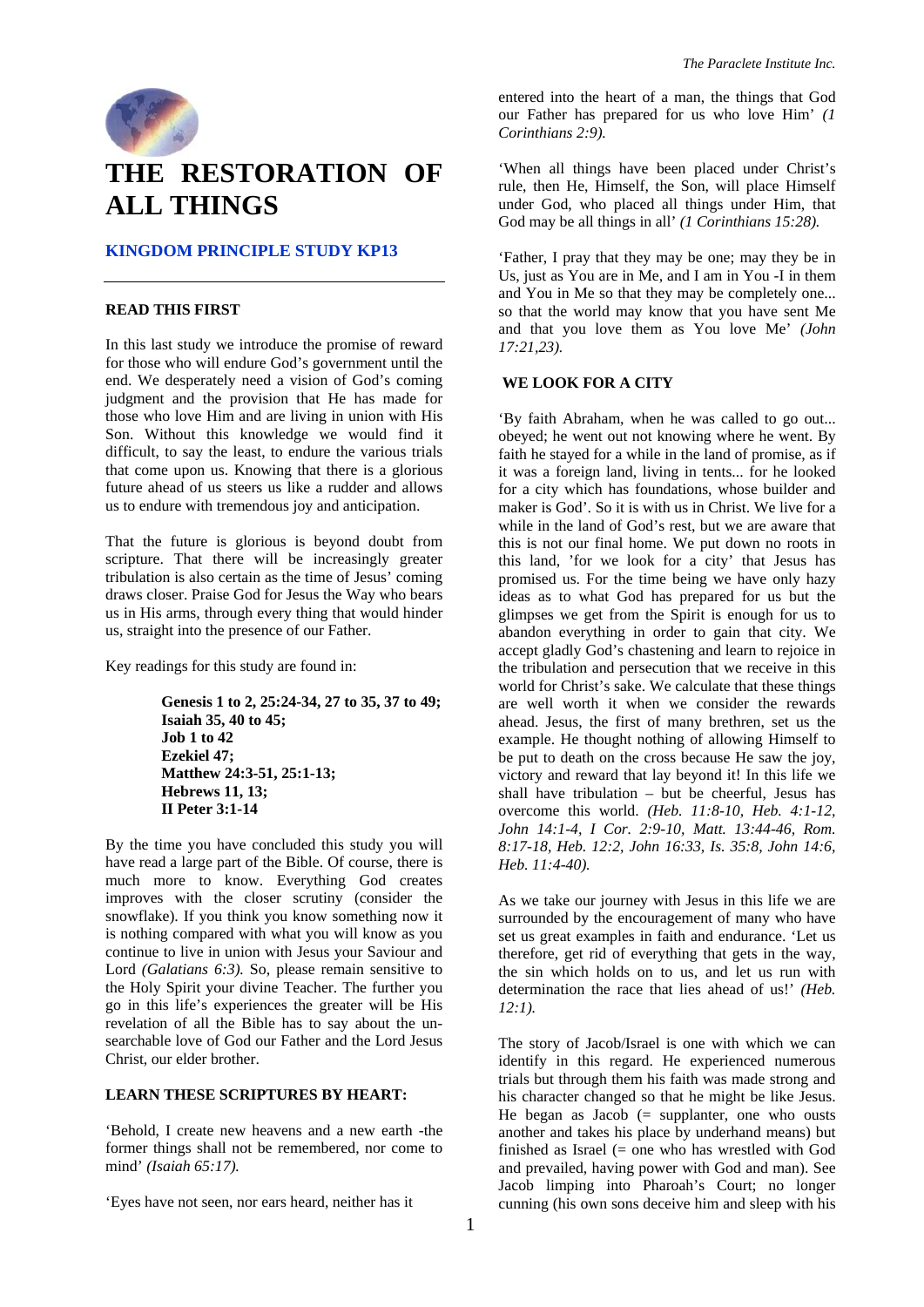wives!) but completely under God's rule; able to bless the Lord of the Egyptians - the higher blessing the lower! See also how he died! *(Gen. 25:24-34, 27 to 35, 37 to 49, James 1:1-12, Rom. 5:1-5, Gen.32:28, Gen.35:22, Gen.37:31-34, Gen.47:9-10, Gen.49:33).* 

The story of Job is a great source of encouragement to us. Few of us have borne his extremity of trial or endured with his courage, but we can easily identify with his searching of heart in the midst of his trial and the his battle to faith. How unhelpful the wisdom of men; how powerful and liberating the wisdom of God. How wonderful the restitution *(Job 1 to 42, 19:25-27, 23:10, 38 to 41).* 

## **THE RESTITUTION OF GOD - THE NEW HEAVENS AND THE NEW EARTH**

The physical universe and all that is in it was created by Elohim, the Godhead, in six days through the powerful Word of God. It exists and functions through the interplay of matter and light. Matter is that which appears 'solid' but is really made of things which are not visible. When we complete our investigation of the nature of the elements and their component nuclei and electrons we conclude that there is nothing there! Light - some of which we see (Day) and some of which we cannot see (Night; xrays, radio waves) - can be described by its properties but it is not known what it really is. One thing seems certain: as physical things approach and pass the speed of light they appear to move from our time bounded, three dimensional system to another system without time or space boundaries. This may be the clue to the physics of the Theophanies (appearances of God in creation) recorded in scripture, including the appearances and disappearances of the resurrected Christ. The reality of the presence of Jesus in the life of the believer suggests that physically the other world is extremely close to us, closer than life itself, for 'it is in God that we move and have our being'. When Jesus returns the same way as He went, it will not take Him long! Death for us, also, is just passing through a door.

There is much Babylonian teaching against the simple Genesis account of creation; evolution was first proclaimed in Babel, then by Aristotle prior to the Darwin. Current scientific evidence does not support evolution or the related concept that the earth is of great age. Rather the evidence tends to support a young age (less than 8-10,000 years) which brings it close to the Bible's authoritative revelation of about 6,000 years - 1656 years pre-flood, about 330 to Abraham, 2,000 from Abraham to Christ and 2,000 years of church history, so far. If we cannot believe that the Lord could make the world in six days then we have very little concept of who He is! Hear what Isaiah says about it - behold your God and compare His truth with the wisdom of men *(ls.40 to 45).*

The earth which God made was 'very good'. It is not the world which we know, for that world was

destroyed by water. The Flood is the most researched subject in scientific history - some 80,000 separate scientific papers existing. Collectively they neither dent one small detail of the Biblical account nor do they tell us anything that is not in the two chapters of Genesis. All cultures have a legend of an historical flood and the earliest writings of man assume it. The agents of Satan, however, have been powerfully active to deflect us from the fact of the Flood, and more importantly, from the coming destruction and judgment of the creation by fire. The Holy Spirit anticipated these scoffers, walking in their own lusts, who choose willingly to ignore the obvious facts. The ultimate conclusion of Darwin in his Origin of Species is an exact paraphrase of II Peter 3:4! *(Gen. 7 to 8:1-14,11 Peter 3:1-14).* 

In physical terms, the Bible tells us that the judgment means the complete breakdown of this creation to its component parts, and the making of a new heaven and earth in which dwells righteousness, i.e. only those things which are under God's rule will be there. For God it will be a simple act: He will simply stop speaking His sustaining word, the elements will explode as the nuclei fly to pieces, and God will speak another word to re-order the energy so that the new physical creation manifests. He will do it in the twinkling of an eye! Those that are in union with Christ will instantly receive new creation bodies to clothe their already new creation soul and spirit. What we have built on the foundation of Jesus' gift of His life will be tested at this time; what the Spirit has built of gold and silver will pass through the fire; what is built by human endeavour of hay and stubble will be destroyed! Paul says, some will escape with nothing but themselves! *(Heb.1:3, I Cor. 15:35-44, 51-57, II Cor. 5:1-4 ,I Cor. 3:12-16).*

'Seeing that we are certain that these things will happen, should we not be a people who live in holiness and godliness, looking forward to the day... being diligent that we are found in peace with God and men, without one spot of sin, blameless!' 'Even so, come quickly Lord Jesus!' *(11 Peter 3:11-14; Rev. 22:20).* 

## **GOD'S SONS TO BE RESTORED FIRST, THEN THE CREATION**

We have already seen in these studies that God's plan is to fill the whole world with His glory and that His secret plan is to first glorify Himself in us who are now His sons. In the meantime the creation is held in bondage, waiting for the appearance of God's perfected sons. As we are led out by the Holy Spirit in joy and peace the mountains and the hills will break forth into singing and the trees will clap their hands. The thorn trees will be changed into firs, and the briers into myrtles. It will be an everlasting sign. The desert shall bloom like the rose, abundantly... for in the wilderness shall waters break out and streams in the desert, the parched ground shall become a pool and grass will grow in the ground polluted by jackels.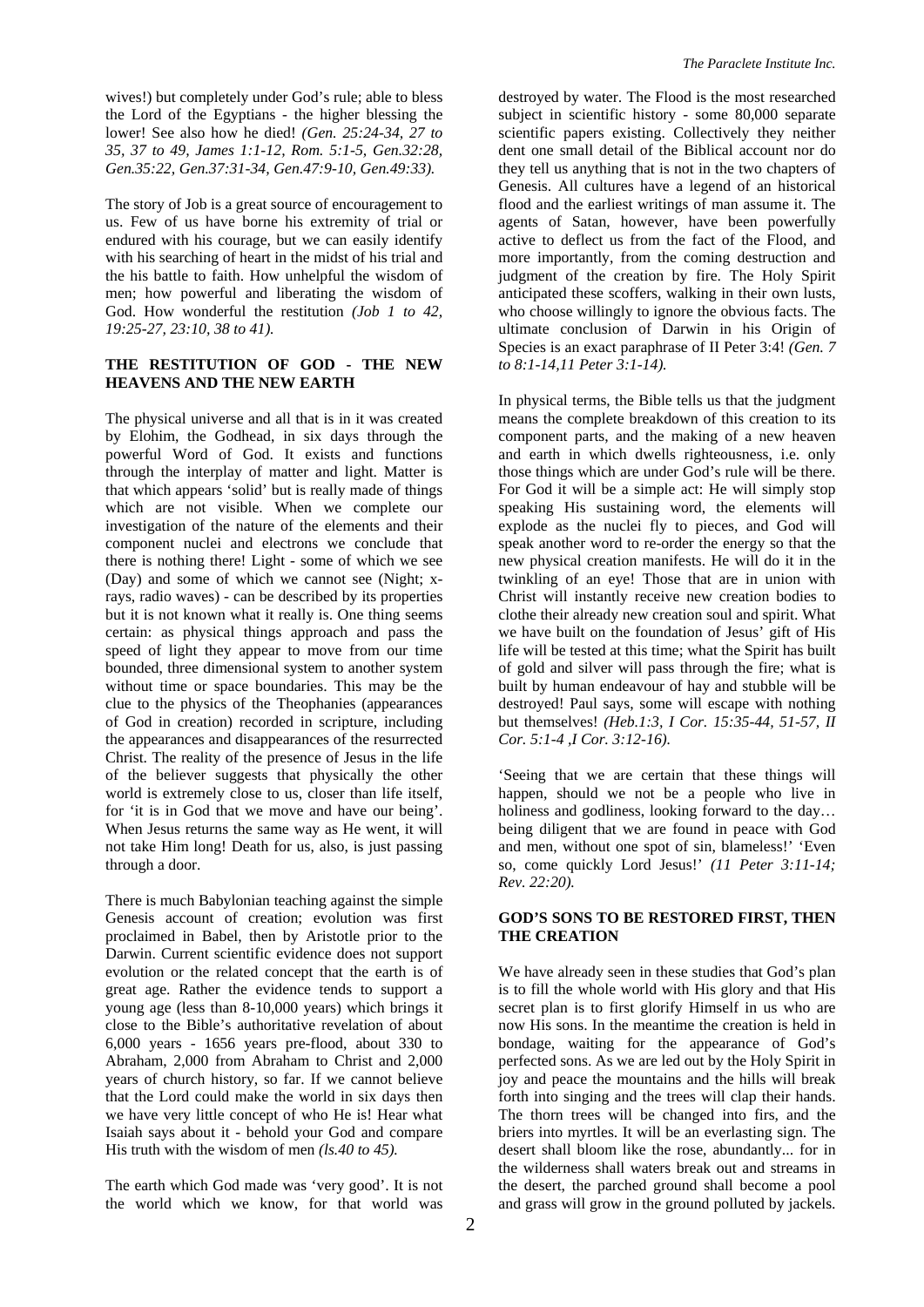And a highway shall be there and a way ... the way of holiness over which the unclean shall not pass. No lion shall be there nor any ravenous beast... but the ransomed of the Lord shall return and come to Zion with songs and everlasting joy and gladness! Hallelujah! *(Rom.8:20-25, 18.55:12-13, Gen.3:18, 18.35:1-10, Jer. 31:10-14).* 

Here we must include Ezekiel's vision of the river of Life flowing from the throne of God. The very geography of Israel instructs us that God is pouring His life into open-ended vessels (Galilee = Gennesaret) and through them touches those in spiritual deserts and even those who are spiritually dead (Engedi = Dead Sea). At this time of the church it is us who benefit from this provision. He touches us with His divine life, making us alive. He reaches us in the deserts, refreshes us and causes us to be drawn into the midst of His life - not staying where we are to become marshes of salt, not standing on the banks of the river, but being those who cross the river in full flood, becoming ourselves overflowing vessels to others. In the restoration of all things the river shall also overflow to the creation bringing in the new land in which we shall dwell forever with the Lamb and God our Father. There shall be no night there, neither light from the sun, for the Lord God shall be our light. We shall see His face and reign with Him forever and ever. Thanks be unto God who has made us a kingdom of priests who shall reign on the earth. *(Ez. 47:1-12, Luke 5:1,I Chron.12-15, John 7:37-39, Rev. 22:1-5, Rev. 1:6, Rev. 5:9-12).* 

We shall do a lot of singing in the new Kingdom; the song of Moses will be popular, and the song of the Lamb; not forgetting a few million hallelujahs for the destruction of Babylon and the songs for the marriage of the Lamb! God our Father will also sing. He will rest in His love, He will rejoice over us in singing. Thus shall we be the family of our Father: Father, Son and many 'brethren' in the Holy Ghost! *(Rev. 7:9-17, Rev. 15:3-4, Rev. 19:1-7, Zeph. 3:14-20).*

#### **WATCH AND PRAY**

Brothers, in a little while we shall be with our Father. In the meantime, let us prepare ourselves. Let us be sure of our calling. Do not let men set you in, be set in by God; let us remain faithful, desiring to serve God and not men, clothing ourselves in the marriage robe given to us by Jesus. Let us keep our lives clean by the power of God's Holy Spirit that we might minister in the presence of the Prince! *(Ezek.44:7-9, 10-14, 15-31; Matt.22:11-14; Ezek.46:8-10).*

Many people try to work out exactly the trends of future history in these last days of grace. Jesus gave us plenty of guidelines but His instructions concluded with the command to 'watch and pray'! It is senseless arguing about the future things (how the Evangelicals love it!). We, who cannot even add one inch to our stature by worrying about it, cannot change one small detail of God's plan. Not even Jesus knows the hour or the day so it is not likely that God will reveal it to one of us. Many will come saying this is the truth ignore them! Our job is to get on with the job of proclaiming the Kingdom, as the Spirit leads us, being careful to keep ourselves filled with the Spirit, our ears open totally to the Spirit's Word within. We won't miss it if we do these things. Signs are helpful and encouraging but let us live a day at a time - for the evil we have to deal with today is sufficient for us to deal with. *(Matt. 24:3-15, Matt. 25:1-13, Mark 13:1-37, Luke 21:5-36, Dan. 9:24-27, Matt. 6:27, Matt. 24:14, Mat1. 6:34).* 

#### **THE FEASTS OF ISRAEL**

Rather than being predictors of the future, we should be discerners of the times! The key to this is the feasts of Israel. God's timing, both in our individual lives and in history, is revealed in these feasts. *(I Chron. 12:32, Lev. 23:4-44).*

Israel was commanded to keep 7 feasts in each year. The Jewish year has twelve months, beginning with the first (Nisan or Abib) which begins in the middle of our month of March and goes through to mid April. The seven feasts are:

- Passover: the  $14<sup>th</sup>$  day of the first month
- Unleavened Bread: seven days beginning on the  $15<sup>th</sup>$  day of the first month
- First Fruits: the  $16<sup>th</sup>$  day of the first month
- Pentecost: 50 days from First Fruits  $=$  seven full weeks
- Trumpets: the  $1<sup>st</sup>$  day of the seventh month
- The Day of Atonement: the  $10^{th}$  day of the seventh month
- Tabernacles: eight days beginning on the 15th day of the seventh month

Scripture records that the Lord spoke to Israel specifically on feasts days as did Jesus during His earthly ministry. The New Testament also makes it clear that the feasts are types to help us understand the Lord's activity in the New Covenant: Passover being a type of the crucifixion; Unleavened Bread speaks of communion with Christ; First Fruits of resurrection; Pentecost is the leavened (not yet purified) loaf representing the unified body of Christ; Trumpets is the signal for gathering; Atonement speaks of a time of repentance and separation in preparation for the King's coming; Tabernacles - the King opens the river of life to the nations/the Spirit upon all flesh. My own view, for what it is worth, is that in 1981 we are well past Trumpets (The Jews regathering being one of many signs). Accompanying this is preparation (sanctification) as the time of the King's appearing approaches. Maranatha! Our Lord comes! *(Ex. 12:1-28, Ex. 13:1-16, Num. 9:1-5, Num. 10:1-10, Num. 25:16-31, Num. 29:1-40, Lev. 16:1-31, Lev. 17:1-16, Haggai 2:1, John 7:37, Mark 14:1,' 12- 25, 1 Cor. 11:23-32, Acts 2:1-4, Is. 27:13, Joel* 2:1- 32, Joel 3:1-21, Rev. 8 to 9, Rev. 11:15-19, Zech.